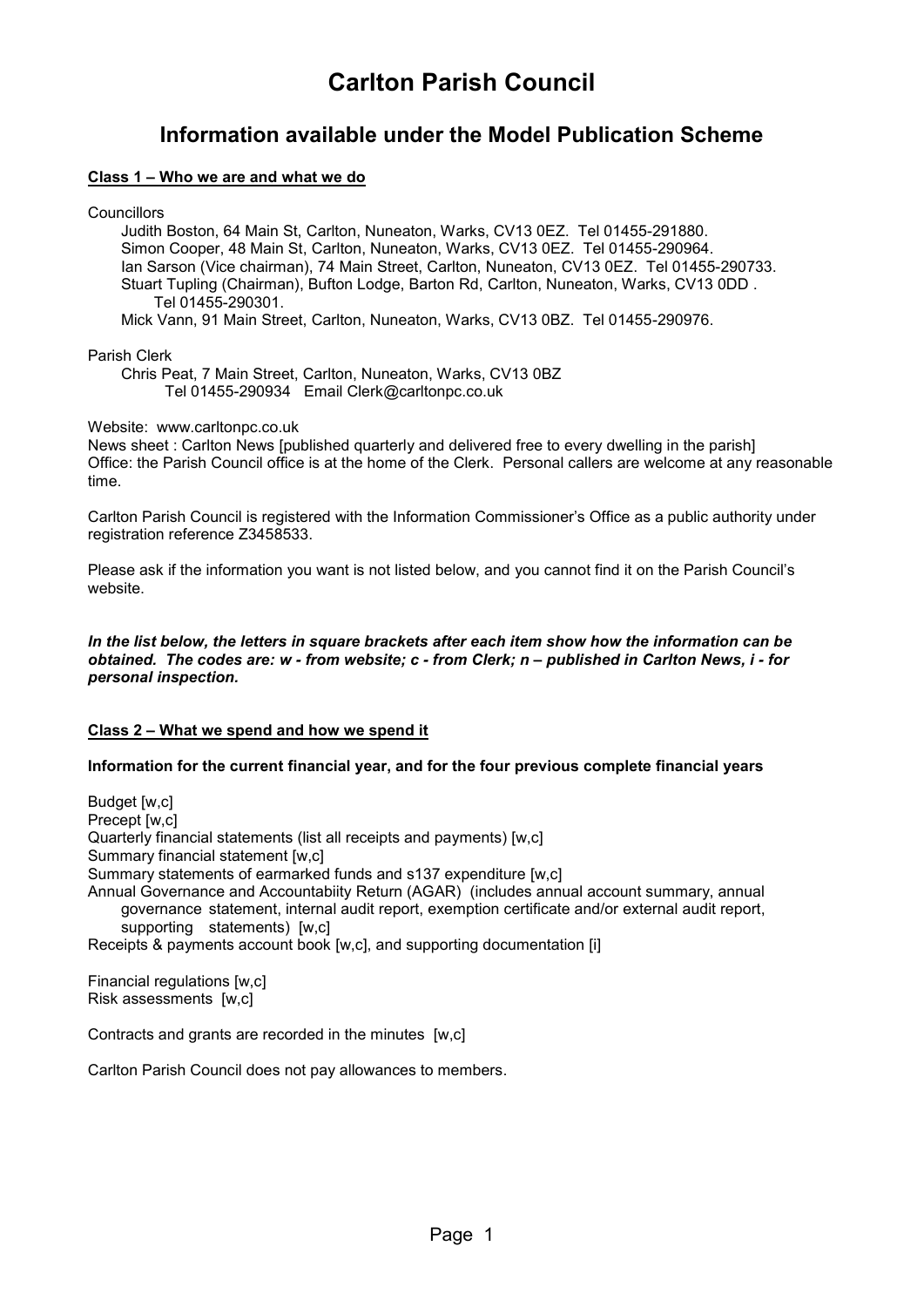# **Class 3 – What our priorities are and how we are doing**

# **Information for the current calendar year, and for the two previous complete calendar years**

Carlton News [w,c] Carlton Parish Council annual report [w,c,n] Annual report of the Chairman of the Parish Council [w.c.n-summary] Welcome letter to new residents [c] Reports from parish organisations and Parish Council representatives [w,c]

Parish Plan 2001 [w,c] Parish Plan 2011 [w,c]

#### **Class 4 – How we make decisions**

#### **Information for the next meeting published at least three clear days before the day of the meeting**

Agenda and background papers for meeting [w,c] Notice of meeting and agenda are also displayed on the public noticeboard in front of St Andrew's Church

#### **Information for the current calendar year**

Timetable of meetings [w,n,c]

#### **Information for the current calendar year, and for the previous calendar year**

Agendas for meetings [w,c]

#### **Information for the current calendar year, and for the four previous calendar years**

Minutes of meetings [w,c] Reports [w,c]

Until the development has been completed, or the time allowed for an appeal has expired:

Responses to planning applications [c] Parish Council comments on planning applications are summarised in the minutes [w,c]

For six months after the end of the consultation period:

Responses to consultation papers [c, usually consultor website]

#### **Class 5 – Our policies and procedures**

#### **Information for the current calendar year, and for the two previous complete calendar years**

Carlton community emergency response plan [w,c] Code of conduct of Carlton Parish Council [w,c] Complaints Procedure [w,c] Data Protection Policy [w,c] General Privacy Policy [w,c] Grant awarding policy [w,c] Green space strategy [w,c] Model publication scheme [w,c] Retention of Documents Policy [w,c] Risk assessments [w,c] Schedule of information available [w,c] Toddlers play area management policy [w,c] Toddlers play area inspection checklist [w,c]